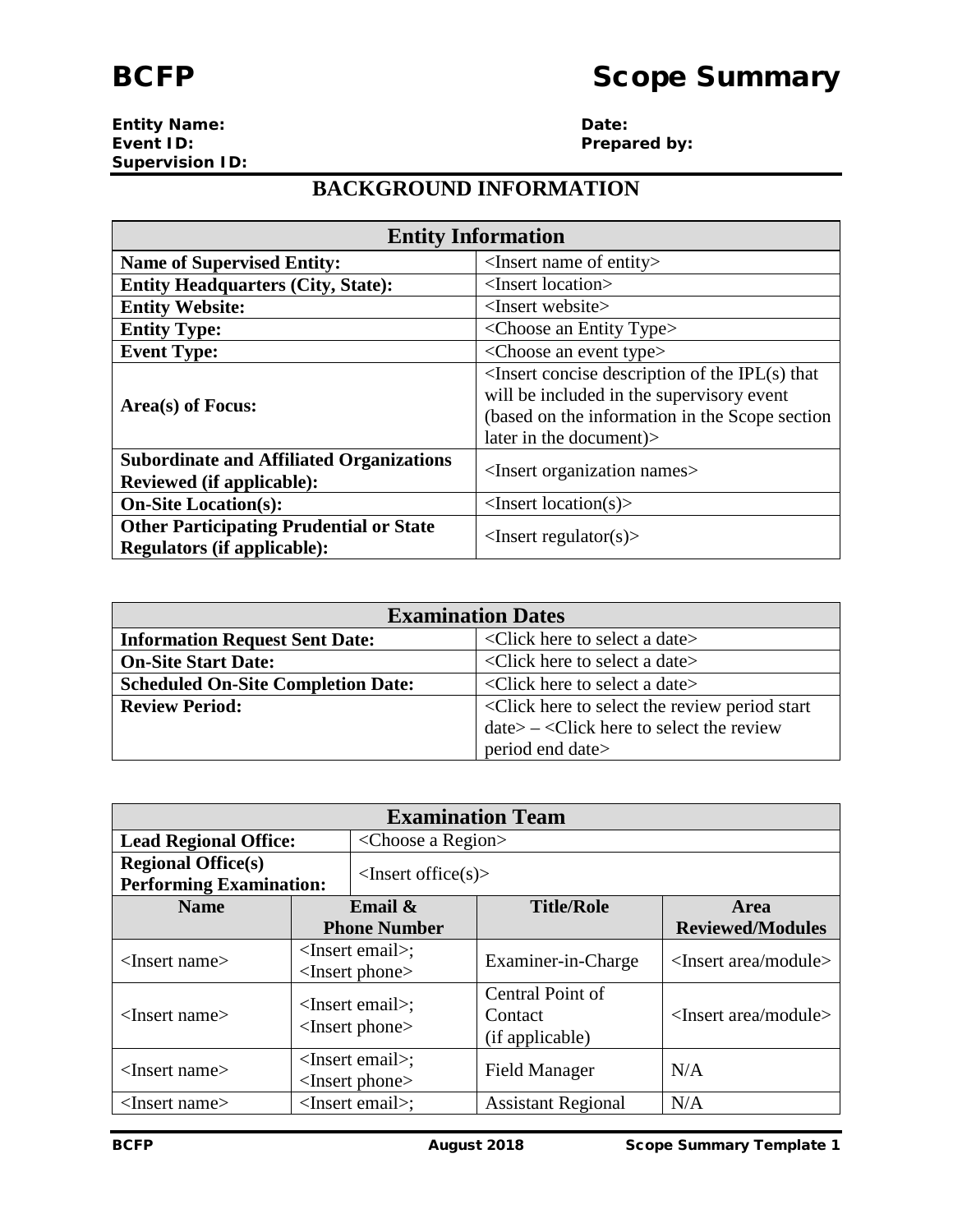## **Entity Name: Date: Supervision ID:**

# **Prepared by:**

|                                 | <insert phone=""></insert>                 | Director                   |                                        |
|---------------------------------|--------------------------------------------|----------------------------|----------------------------------------|
| $\langle$ Insert name $\rangle$ | $<$ Insert email>;<br>$<$ Insert phone $>$ | $<$ Insert title $>$       | $\langle$ Insert area/module $\rangle$ |
| <insert name=""></insert>       | $<$ Insert email>;<br>$<$ Insert phone $>$ | $<$ Insert title $>$       | <insert area="" module=""></insert>    |
| $\langle$ Insert name $\rangle$ | $<$ Insert email>;<br>$<$ Insert phone $>$ | <insert title=""></insert> | $\langle$ Insert area/module $\rangle$ |
| <insert name=""></insert>       | $<$ Insert email>;<br>$<$ Insert phone $>$ | $<$ Insert title $>$       | <insert area="" module=""></insert>    |
| $<$ Insert name $>$             | $<$ Insert email>;<br>$<$ Insert phone $>$ | $<$ Insert title $>$       | <insert area="" module=""></insert>    |
| $<$ Insert name $>$             | $<$ Insert email>;<br>$<$ Insert phone $>$ | <b>OSP</b> Contact         | N/A                                    |
| $\langle$ Insert name $\rangle$ | $<$ Insert email>;<br>$<$ Insert phone $>$ | <b>OFLEO</b> Contact       | N/A                                    |
| <insert name=""></insert>       | $<$ Insert email>;<br>$<$ Insert phone $>$ | <b>ENF</b> Contact         | N/A                                    |

| <b>Prudential Regulators</b>                                         |  |  |
|----------------------------------------------------------------------|--|--|
| Delete table if prudential regulators are not involved               |  |  |
| $\leq$ Insert regulator $>$<br><b>Prudential Regulator(s):</b>       |  |  |
| <b>Regulator Contact(s):</b><br><insert contact="" name=""></insert> |  |  |
| $\leq$ Insert phone number $>$<br><b>Contact Phone Number:</b>       |  |  |
| $<$ Insert email $>$<br><b>Contact Email:</b>                        |  |  |

| <b>State Regulators</b>                                              |  |  |
|----------------------------------------------------------------------|--|--|
| Delete table if state regulators are not involved                    |  |  |
| $\leq$ Insert regulator $>$<br><b>State Regulator(s):</b>            |  |  |
| <b>Regulator Contact(s):</b><br><insert contact="" name=""></insert> |  |  |
| $\leq$ Insert phone number $>$<br><b>Contact Phone Number:</b>       |  |  |
| <insert email=""><br/><b>Contact Email:</b></insert>                 |  |  |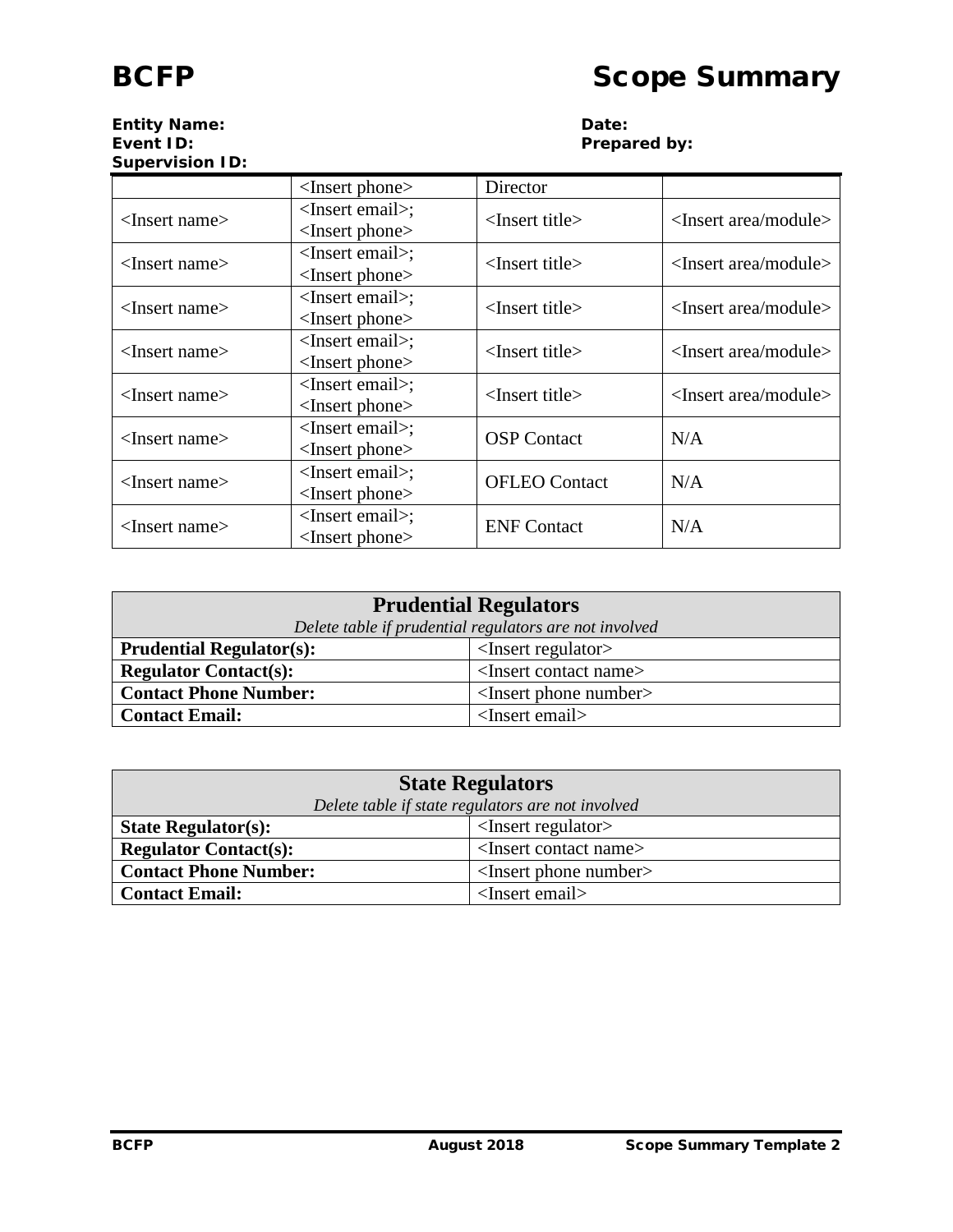#### **Entity Name: Date: Event ID: Prepared by: Prepared by: Supervision ID:**

### **Communication Plan**

- *Provide name and contact information for the entity's compliance officer and/or point of contact responsible for coordinating with the examination team or serving as liaisons*
- *Provide expectations for communications with the entity (e.g., all requests for information or meetings to be provided to EIC/team member who will contact entity staff)*
- *List any expected or scheduled meetings (including the entrance, progress, and closing meetings outlined in the Supervision and Examination Manual)*
- *Detail expectations for any status updates on examination or target review progress/findings*
- *Detail any information pertaining to choreographing examination or review activities with any other federal or state regulator(s)*

| <b>Entity's Compliance Contact(s):</b>                                                                    | $\leq$ Insert contact name $>$ |  |
|-----------------------------------------------------------------------------------------------------------|--------------------------------|--|
| <b>Contact Phone Number:</b>                                                                              | $\leq$ Insert phone number     |  |
| $\langle$ Insert email $\rangle$<br><b>Contact Email:</b>                                                 |                                |  |
| <insert communication="" details="" examination="" pertaining="" plan="" team's="" the="" to=""></insert> |                                |  |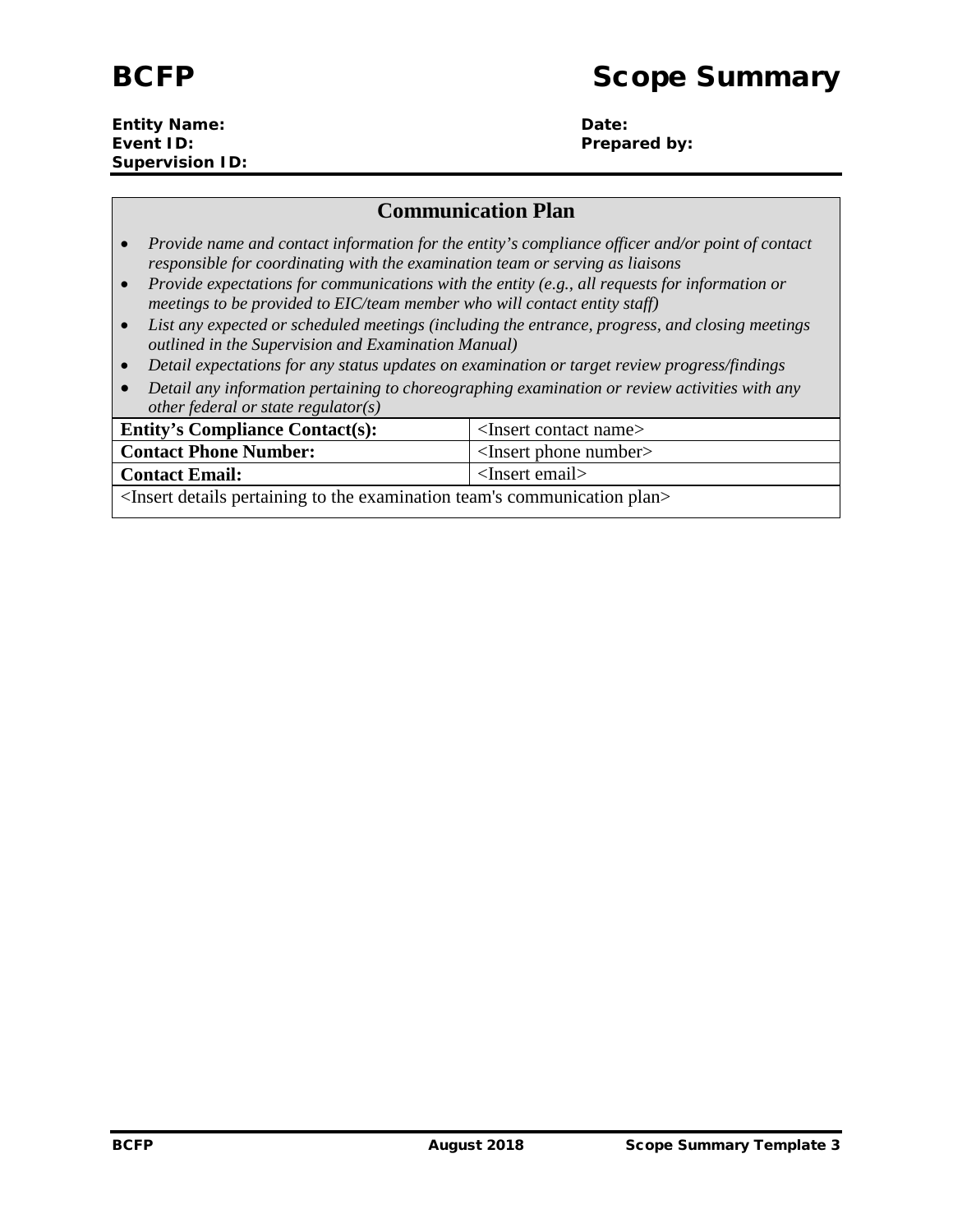#### **Entity Name: Date: Event ID: Prepared by: Prepared by: Supervision ID:**

## **SCOPE**

#### **Event Narrative**

<Provide a brief, free-form summary of the reasoning behind this supervisory event and its scope. To obtain information about the priorities determined by SEFL HQ, reach out to your OSP contact.><Provide a brief, free-form summary of the reasoning behind this examination or target review and its scope. To obtain information about the priorities determined by SEFL HQ, reach out to your OSP contact.>

#### **Institution Product Lines (IPLs) to be Reviewed** LISTED BY PRIORITY

- *Use the dropdown box in the next row to select the highest-priority IPL under examination or review*
- *Insert the modules or regulations associated with the chosen IPL, listed by priority*
- *Fill out the row for each module or regulation.*
- *If transaction testing is planned, include in the second column the estimated number of transactions to be tested and the specific sampling methodology used to select each sample (judgmental or statistical). DO NOT use "TBD": an estimated number must be included.*
- *For any IPL (excluding Baseline Compliance Management System), include information pertaining to the examination team's plans to evaluate the supervised entity's compliance management system as it pertains to that specific IPL*
- *If additional IPLs or areas of focus will be examined, copy this table starting with the next row and paste it as a new table following this one*

| $\langle$ Choose an IPL $>$                                                                       |                                                                                                                                                                               |                                                                                                                                                                                                                                               |  |
|---------------------------------------------------------------------------------------------------|-------------------------------------------------------------------------------------------------------------------------------------------------------------------------------|-----------------------------------------------------------------------------------------------------------------------------------------------------------------------------------------------------------------------------------------------|--|
| <b>Module/Regulation</b><br>and Priority<br><b>Ranking</b><br><b>LISTED</b><br><b>NUMERICALLY</b> | <b>Estimated Number of</b><br><b>Transactions to be Tested and</b><br>description of the Sampling<br><b>Methodology</b> used                                                  | <b>Comments</b>                                                                                                                                                                                                                               |  |
| $\leq$ Insert module or<br>regulation name><br>Choose an option                                   | <insert and<br="" estimated="" number="">range, as needed. Include a<br/>description of the sampling<br/>methodology used to select each reviewed&gt;<br/>sample&gt;</insert> | type of transactions to be tested; <a> </a> set any comments applicable to this<br>number can be expressed using a $ $ module/regulation, such as reason(s) for<br>inclusion or exclusion and any of its<br>sections that will or will not be |  |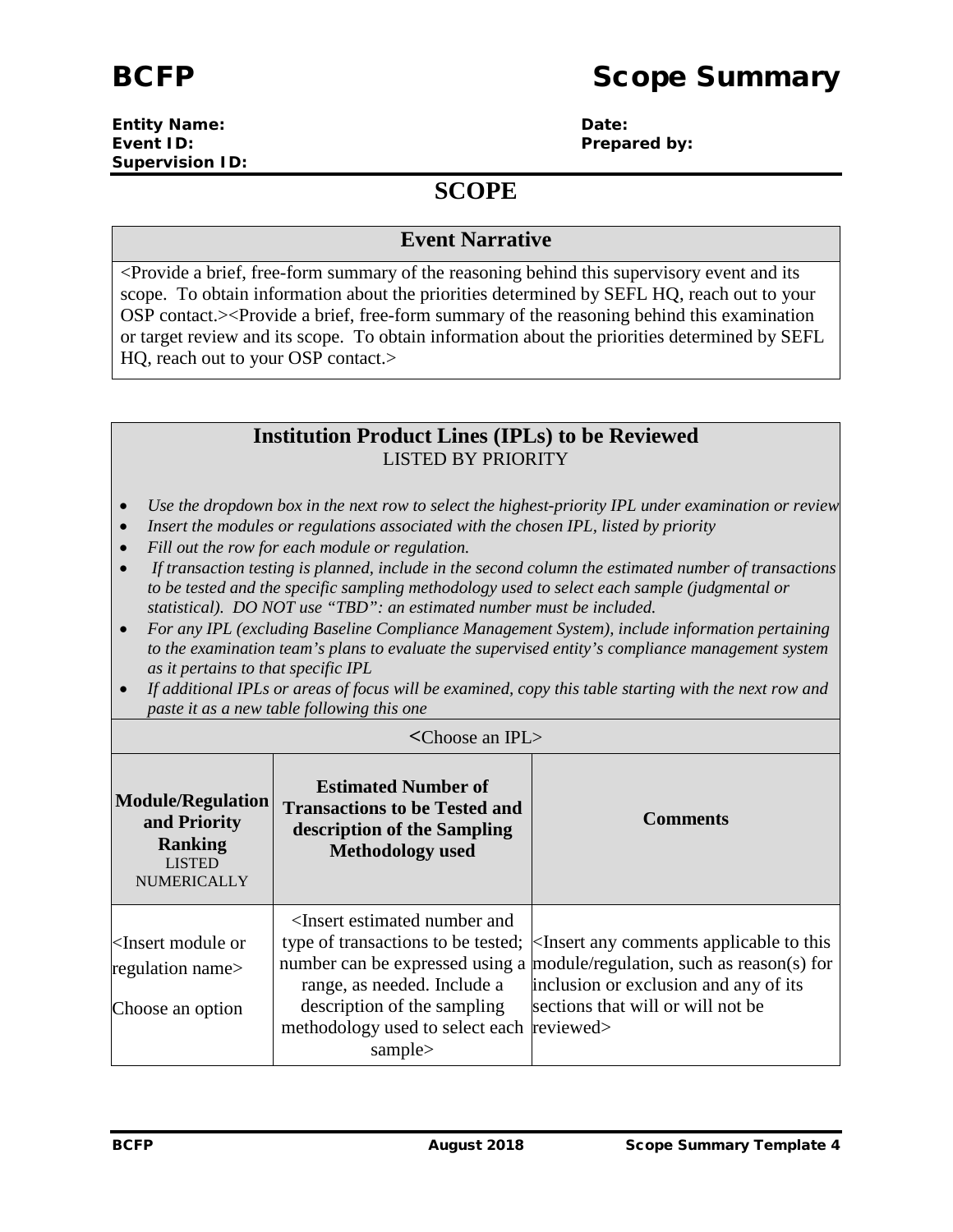| <b>Entity Name:</b><br>Event ID:<br><b>Supervision ID:</b>                   |                                                                                                                                                                                                                                                          | Date:<br>Prepared by:                                                                                                                                                                                   |
|------------------------------------------------------------------------------|----------------------------------------------------------------------------------------------------------------------------------------------------------------------------------------------------------------------------------------------------------|---------------------------------------------------------------------------------------------------------------------------------------------------------------------------------------------------------|
| <insert module="" or<br="">regulation name&gt;<br/>Choose an option</insert> | <insert and<br="" estimated="" number="">type of transactions to be tested;<br/>number can be expressed using a<br/>range, as needed. Include a<br/>description of the sampling<br/>methodology used to select each reviewed&gt;<br/>sample&gt;</insert> | $\leq$ Insert any comments applicable to this<br>module/regulation, such as reason(s) for<br>inclusion or exclusion and any of its<br>sections that will or will not be                                 |
| <insert module="" or<br="">regulation name&gt;<br/>Choose an option</insert> | <insert and<br="" estimated="" number="">type of transactions to be tested;<br/>range, as needed. Include a<br/>description of the sampling<br/>methodology used to select each reviewed&gt;<br/>sample&gt;</insert>                                     | $\leq$ Insert any comments applicable to this<br>number can be expressed using a module/regulation, such as reason(s) for<br>inclusion or exclusion and any of its<br>sections that will or will not be |
| <insert module="" or<br="">regulation name&gt;<br/>Choose an option</insert> | <insert and<br="" estimated="" number="">type of transactions to be tested;<br/>range, as needed. Include a<br/>description of the sampling<br/>methodology used to select each reviewed&gt;<br/>sample&gt;</insert>                                     | $\leq$ Insert any comments applicable to this<br>number can be expressed using a module/regulation, such as reason(s) for<br>inclusion or exclusion and any of its<br>sections that will or will not be |

## **Complaints**

<Insert information on consumer complaints about the entity received by the Bureau during the associated review period, which can be obtained from Consumer Response>

| <b>Outstanding Enforcement Actions</b>                                                              |                                                                                                                                                |                                                              |                               |  |
|-----------------------------------------------------------------------------------------------------|------------------------------------------------------------------------------------------------------------------------------------------------|--------------------------------------------------------------|-------------------------------|--|
| List any outstanding enforcement actions (BCFP and any known actions from other regulators) related |                                                                                                                                                |                                                              |                               |  |
|                                                                                                     |                                                                                                                                                | to the scope of this particular examination or target review |                               |  |
| <b>Type of Action</b>                                                                               | <b>Issue Date</b><br><b>Comments</b><br><b>Agency</b>                                                                                          |                                                              |                               |  |
| $<$ Insert EA type $>$                                                                              | <click here="" td="" to<=""><td><math>&lt;</math>Insert agency<math>&gt;</math></td><td rowspan="2"><insert comments=""></insert></td></click> | $<$ Insert agency $>$                                        | <insert comments=""></insert> |  |
|                                                                                                     | select a date>                                                                                                                                 |                                                              |                               |  |
| $<$ Insert EA type $>$                                                                              | $\triangle$ Click here to                                                                                                                      |                                                              | <insert comments=""></insert> |  |
|                                                                                                     | select a date>                                                                                                                                 | $<$ Insert agency $>$                                        |                               |  |